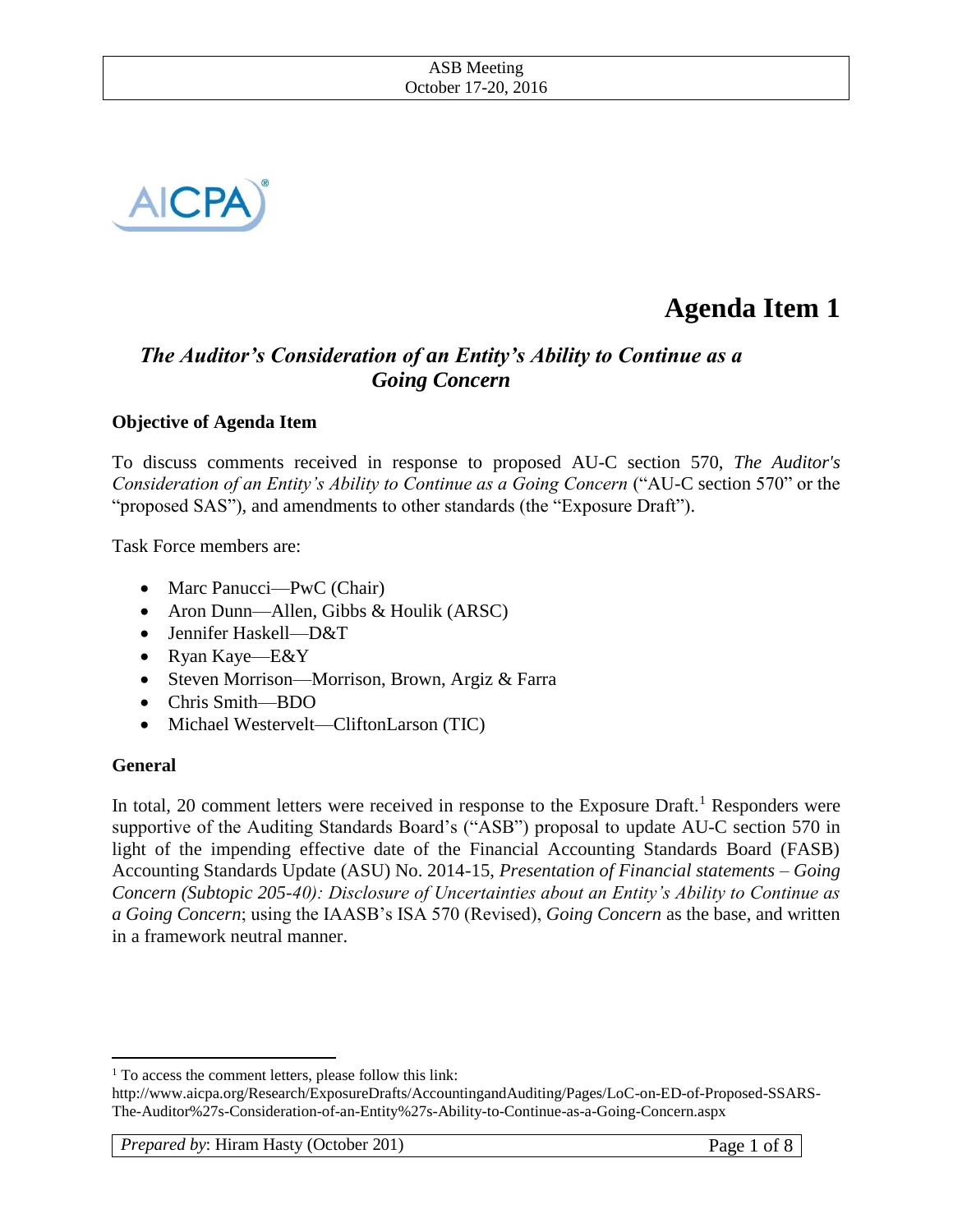#### **Issues for Discussion**

## *I. Applicability of AU-C section 570 to Audits of Single Financial Statements and Specific Elements, Accounts, or Items of a Financial Statement*

In issuing the Exposure Draft, the ASB requested feedback on whether in audits of single financial statements and specific elements, accounts, or items of a financial statement (AU-C section 805, *Special Considerations—Audits of Single Financial Statements and Specific Elements, Accounts, or Items of a Financial Statement*) the proposed SAS applies. Extant AU-C section 570 is silent regarding the matter; however, the ASB acknowledges that paragraph .01 of AU-C section 805 states that "AU-C sections 200–700 apply to an audit of financial statements and are to be adapted as necessary in the circumstances when applied to audits of other historical financial information." As a result, there may be confusion regarding whether AU-C section 570 applies to audits of single financial statements and specific elements, accounts, or items of a financial statement. In the Exposure Draft, the ASB included the following questions:

- 1. Should the standards be amended to indicate that AU-C section 570 is applicable to all audits of single financial statements and specific elements, accounts, or items of a financial statement? If so, how would the auditor apply the requirements of AU-C section 570 (that is, would specific procedures need to be performed), including concluding whether substantial doubt exists about an entity's ability to continue as a going concern?
- 2. If commenters believe that AU-C section 570 is not applicable to audits of single financial statements and specific elements, accounts, or items of a financial statement, is the application guidance related to risks and uncertainties sufficient in considering whether appropriate disclosures have been made?

In response to Question No.1, of those responders that commented on the question, the majority agreed that the proposed SAS should not be amended to indicate that AU-C section 570 is applicable to audits single financial statements and specific elements, accounts, or items of a financial statement. Some responders suggested that the applicability of AU-C section 805 is a matter for the auditor's professional judgment; therefore, implying the standard should remain silent. More responders suggested that the proposed SAS is not applicable to audits conducted under AU-C section 805; therefore, either explicitly suggesting or implying AU-C section 805 should not remain silent on the issue and should make it clear that the proposed SAS does not apply single financial statements and specific elements, accounts, or items of a financial statement. Two responders believe that the proposed SAS should be applicable to an audit of single financial statements (for example, balance sheet). In these responders' opinion, FASB ASC 205-40 would require the entity to make an evaluation of its ability to continue as a going concern in connection with preparation of a single financial statement in accordance with GAAP.

Based upon the responses, the Task Force believes that the view of the majority should be reflected in the final standard; therefore, the Task Force proposes that AU-C section 805 be amended to reflect AU-C section 570 does not apply to audits of single financial statements and specific elements, accounts, or items of a financial statement. The Task Force does not believe it is explicit in the FASB standard that Subtopic 205-40 applies to a single financial statement and one Task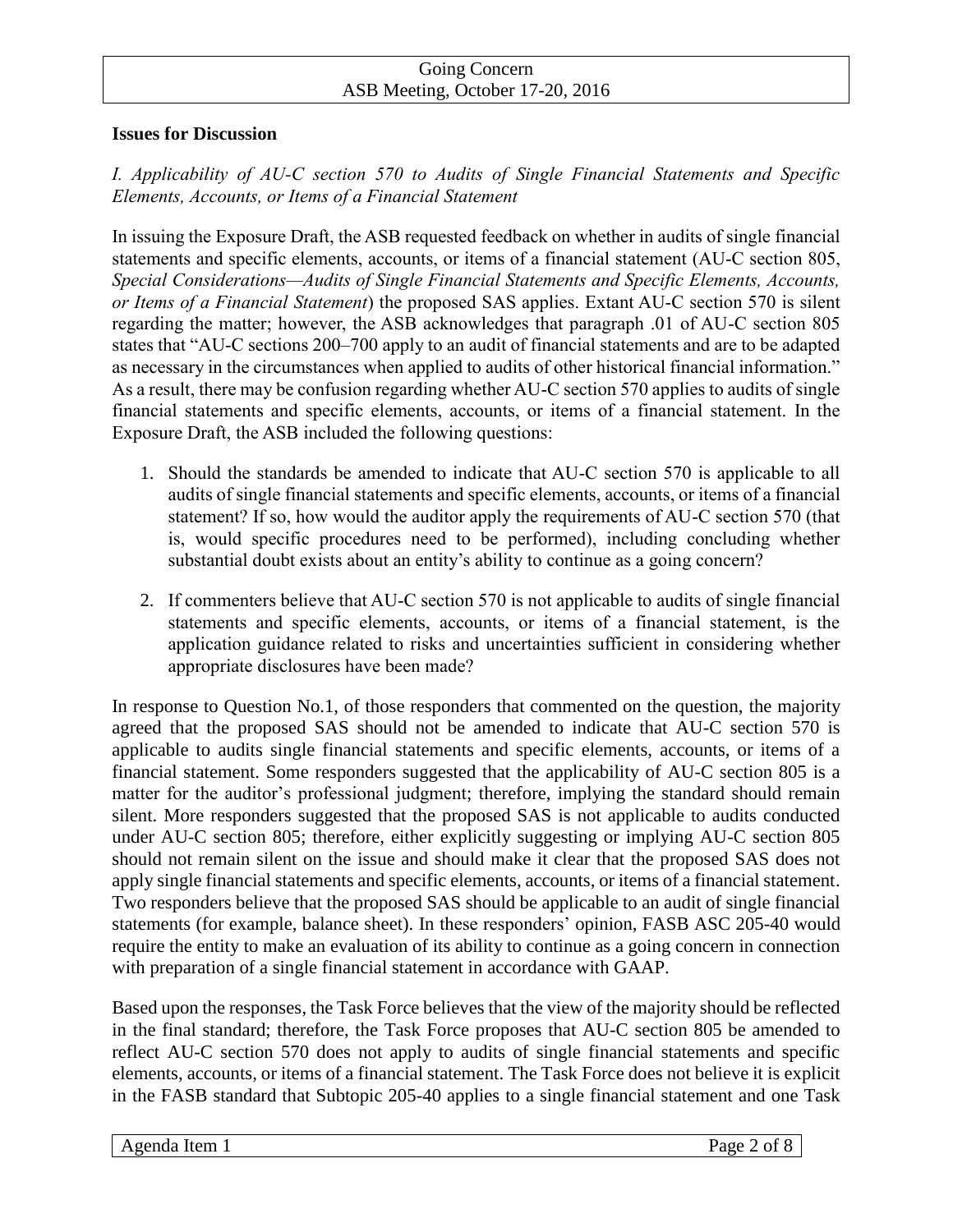Force member expressed a view that Subtopic 205-40 would not apply as the FASB standards are written in the context of a full set of financial statements.

However, one Task Force member believes the approach may be interpreted to be ISA minus. This is because, in the basis for conclusion for issuing ISA 800 and 805, the IAASB's position was not as definite, and instead it explained that the auditor's responsibilities in describing his or responsibilities as it relates to going concern may need to be adapted depending on the relevance of the going concern basis of accounting. Other Task Force members believe it is more important the standard be clear related to the applicability of AU-C section 570 to audits conducted in accordance with AU-C section 805.

Proposed amendments to AU-C section 805 are not reflected as the Task Force first wanted to see if the ASB agrees based on the divergent views. If the ASB believes it should be left to auditor judgment then the Task Force believes guidance is needed on how AU-C section 570 should be applied to audits of single financial statements and specific elements, accounts, or items of a financial statement. The Task Force has briefly discussed this in the past but could not come up with consensus on how to apply AU-C section 570 to audits of single financial statements and specific elements, accounts, or items of a financial statement. The Task Force acknowledges some guidance exists in A7 of AU-C section 805 but believes that guidance may often inappropriately have the auditor conclude that an audit of a single financial statement and specific elements, accounts, or items of a financial statement is not practicable. It should be noted that if it is determined that AU-C section 805 does not apply edits to A12 would also be needed.

Another option raised by one responder (Laura Lindal) was for the auditor to decide if AU-C section 570 procedures would be applied and if not report that in an other matter paragraph and restrict the use of the report. The Task Force does not believe this is an appropriate option as it could lead the auditor or management to not perform AU-C section 570 procedures when there might be reason to believe there is substantial doubt about an entity's ability to continue as a going concern. One responder (BDO) suggested if the ASB decides AU-C section 570 does not apply to audits conducts in accordance with AU-C section 805, then the audit report should state it does not apply. If this is decided, this might naturally occur as the ASB continues to deliberate broader changes to the auditor's report.

In response to Question No. 2, of those responders that commented on the question, the majority agreed that the auditor should consider ASC 275, *Risks and Uncertainties,* and ASC 275 and 450 *Contingencies.* However, one responder (KPMG) noted that the risks and uncertainties guidance set out in GAAP would not be applicable for governmental entities and suggested including application guidance that other financial reporting frameworks may have other considerations. Another responder (D&T) disagreed with the ASB's conclusion to include a consideration of ASC 275 and 450 because in their view, calling out specific accounting requirements is not necessary as it is implicit in the auditor's opinion that the financial statements are presented fairly in accordance with the applicable financial reporting framework.

On balance, responders were supportive of the ASB's position with respect to the guidance related to ASC 275 and 450 to audits of single financial statements and specific elements, accounts, or items of a financial statement. The Task Force agrees that the requirements in ASC 275 and 450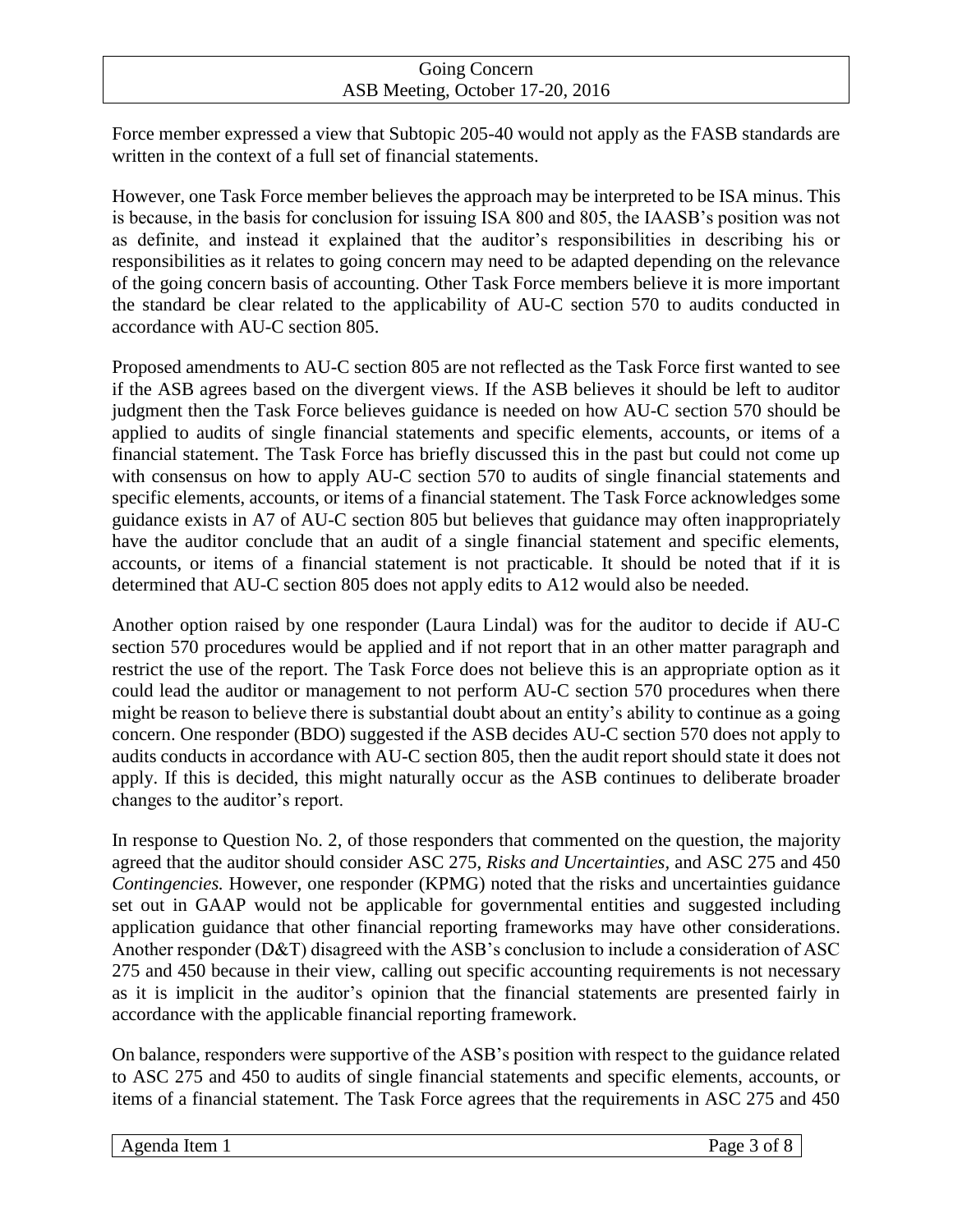would be implicit but also believe using this as an example will help auditors focus on these disclosures. Therefore, the Task Force does not recommend any amendments in regards to this issue except for the issue with respect to governmental entities (see paragraph A24 of amendments to AU-C section 800 and paragraph A12 of amendments to AU-C section 805).

## **Expected ASB Action**

Does the ASB agree with the Task Force recommendation that AU-C section 570 does not apply to audits in accordance with AU-C 805? If so, does the ASB agree with making this explicit in AU-C section 805? If the ASB believes it is up to auditor judgment on whether AU-C section 570 applies, does the ASB have recommendations related to guidance on how to apply AU-C section 570 to AU-C section 805?

Does the ASB agree with the modifications suggested by the Task Force to reflect considerations of other financial reporting frameworks and retain the auditor's consideration of risk and uncertainties and contingencies?

# II. *Special Purpose Frameworks*

Paragraph 3 of the proposed SAS states in part that: "Special purpose financial statements may or may not be prepared in accordance with a financial reporting framework for which the going concern basis of accounting is applicable (for example, the going concern basis of accounting is not applicable for financial statements prepared on the cash basis of accounting,..." Several responders questioned why AU-C section 570 would not be applicable to the cash basis of accounting and one responder (TIC) questioned why AU-C section 570 would not be applicable to the tax basis of accounting. TIC cited an AICPA non authoritative accounting guidance in which it states that the going concern is relevant to cash and tax basis of accounting. In addition, one responder (US HHS) expressed concern with the interpretation that going concern might not be applicable to special purpose frameworks. They stated that if an auditor of a non-Federal entity reports a substantial doubt about the entities ability to continue as a going concern in either of the preceding two audit reports the non-federal entity does not qualify as a low-risk auditee; therefore, impacts the number of programs the auditor is required to test. US HHS also stated many of these financial statements are prepared under an other comprehensive basis of accounting. As a result, US HHS did not support the change in the proposed SAS.

Based on divergent views, including at the Task Force, the Task Force believes that there are two options to address the issue of whether AU-C section 570 applies in audits of special purpose frameworks:

1) Revert to Extant AU-C section 570—reverting to the existing scope of the standard which states in part in paragraph .01 of AU-C section 570; "This section applies to all audits of financial statements, regardless of whether the financial statements are prepared in accordance with a general purpose or a special purpose framework." This approach represents no change to the existing model and would be responsive to US HHS concerns. However, the Task Force recognizes that under this approach confusion may continue and there will be diversity in the execution of the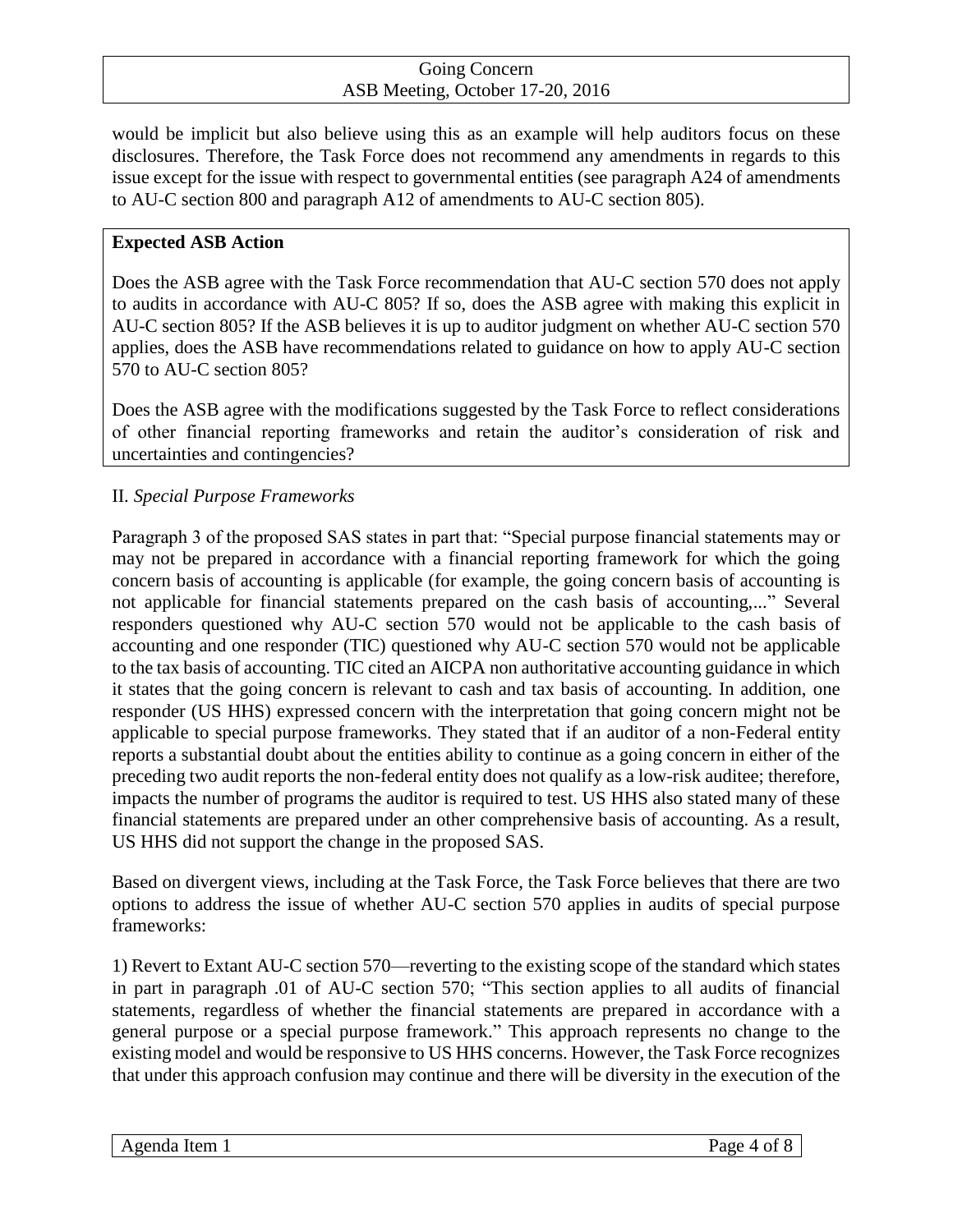standard as the standards are not clear what the work effort is when going concern is not the basis of accounting.

2) Retain the Model Proposed in the Exposure Draft with Additional Application Guidance— Under this model, the Task Force discussed that auditor would have to apply his or her professional judgment whether AU-C section 570 applies. If so, the Task Force recognizes that a key aspect for consideration would be the degree to which the special purpose financial statements contain GAAP-like disclosures. This issue is already addressed in paragraph 17 of AU-C section 570 which states, in part, "In an audit of special purpose financial statements when the special purpose financial statements contain items that are the same as, or similar to, those in financial statements prepared in accordance with GAAP, the auditor should evaluate whether the financial statements include informative disclosures similar to those required by GAAP…" Guidance similar to this could be added to AU-C section 570 in assisting the auditor in whether AU-C section 570 applies to audits of special purpose financial statements. If the ASB has definitive views related to the special frameworks referred to in AU-C section 800 (cash basis, tax basis, regulatory basis, and contractual basis) a statement could be made whether AU-C section 570 applies or not. This guidance might help auditors determine whether AU-C section 570 applies to special purpose financial statements but there is a risk without sufficient guidance there will be inconsistent decisions of whether to apply AU-C section 570, and as a result, this approach may not be responsive to the concerns expressed by the US HHS. If concerns of US HHS are not addressed additional outreach might be needed.

Changes to the proposed SAS have not been reflected as the Task Force first wanted direction from the ASB if there is a preferred approach.

# **Expected ASB Action**

What are the ASB's views about the options presented by the Task Force? Should the AU-C section 800 revert to extant model that states the AU-C section applies in audits of special purpose frameworks or retain the model presented in the Exposure Draft that AU-C section 570 with additional application guidance? If retaining the existing model, does the ASB have definitive views if AU-C section 570 should or should not be applied to specific special purpose frameworks mentioned in AU-C section 800?

# III. *Interim Financial Information*

In issuing the Exposure Draft, the ASB decided to require performing review procedures to address the situations when the applicable financial reporting framework includes requirements for management to evaluate the entity's ability to continue as a going concern for a reasonable period of time in preparing interim financial information. The proposed amendments to AU-C section 930 reflected a new requirement for the auditor to include an emphasis-of-matter paragraph in the auditor's report when certain conditions or events exist related to substantial doubt about an entity's ability to continue as a going concern. This decision was based on the ASB's desire to achieve consistency in auditor reporting in both the annual audit and interim financial information.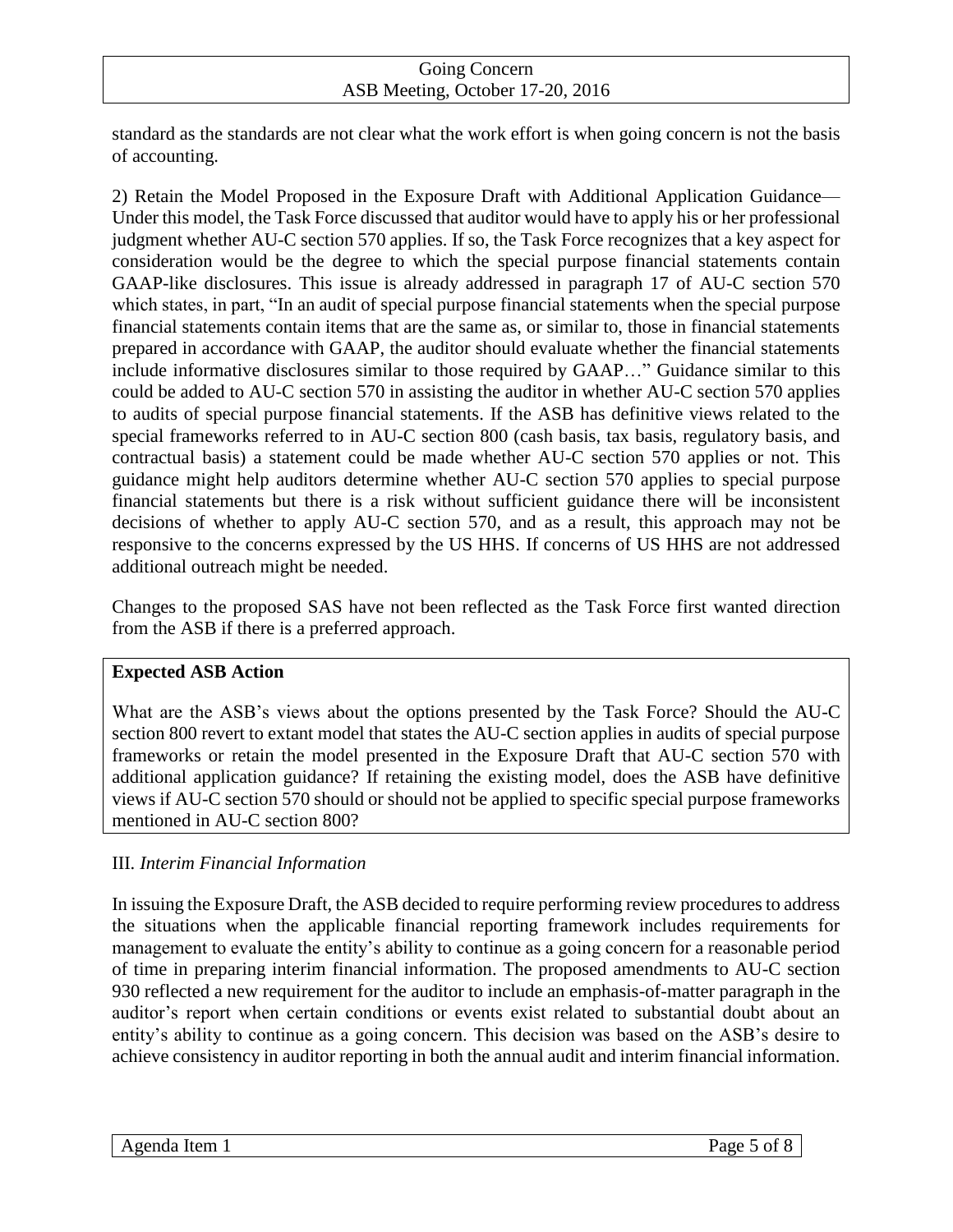One responder  $(D&T)$  expressed the view that it is not clear from the conforming amendments to AU-C section 930, what the work effort may be as it relates to the consideration of going concern when certain conditions or events exist related to substantial doubt about an entity's ability to continue as a going concern, given that the auditor is required by paragraph 16 of AU-C section 930 to perform "interim review procedures," and that the nature and extent of these interim review procedures are a "matter of the auditor's professional judgment."

One responder (E&Y) suggested including additional guidance with respect predecessor-successor auditor situations.

The Task Force does not believe a change should be made in clarifying the work effort as this was discussed with the ASB before, and it was concluded it should be auditor judgment and that since auditor is not concluding in an interim review related to going concern it is not appropriate to require audit procedures. Similar additional guidance was not provided with respect to a predecessor-successor auditor situation as this would involve auditor judgment depending upon the circumstances, and it is difficult to provide prescribed procedures related to an interim review.

## **Expected ASB Action**

The Task Force seeks the ASB to confirm that the work effort related to consideration of going concern should be left up to auditor judgment.

# IV. *Considerations for Governmental Entities*

Some responders suggested that the proposed SAS should better address the impact on governmental entities and suggested additional application guidance to address governmental considerations. The Task Force accepted many of these recommendations. See changes to paragraphs A7a, A8a, A25, A30a, and A30b.

In addition in several places public sector entities was changed to governmental entities based upon recommendation of responders.

## **Expected ASB Action**

Does the ASB agree with the additional application guidance and editorial changes to address governmental considerations?

## V. *Inquiry Beyond Evaluation Period*

Paragraph 17 of the proposed SAS states that: "The auditor should inquire of management regarding its knowledge of conditions or events beyond the period of management's evaluation that raise substantial doubt about the entity's ability to continue as a going concern." Several responders raised the issue that this requirement could be interpreted as going beyond what is required by FASB. The Task Force recommends edits to paragraph 17 to remove the notion as to whether there is substantial doubt. Also, the Task Force recommends edits to the application guidance, including adding paragraph A22a, to make it clear the auditor is not asking management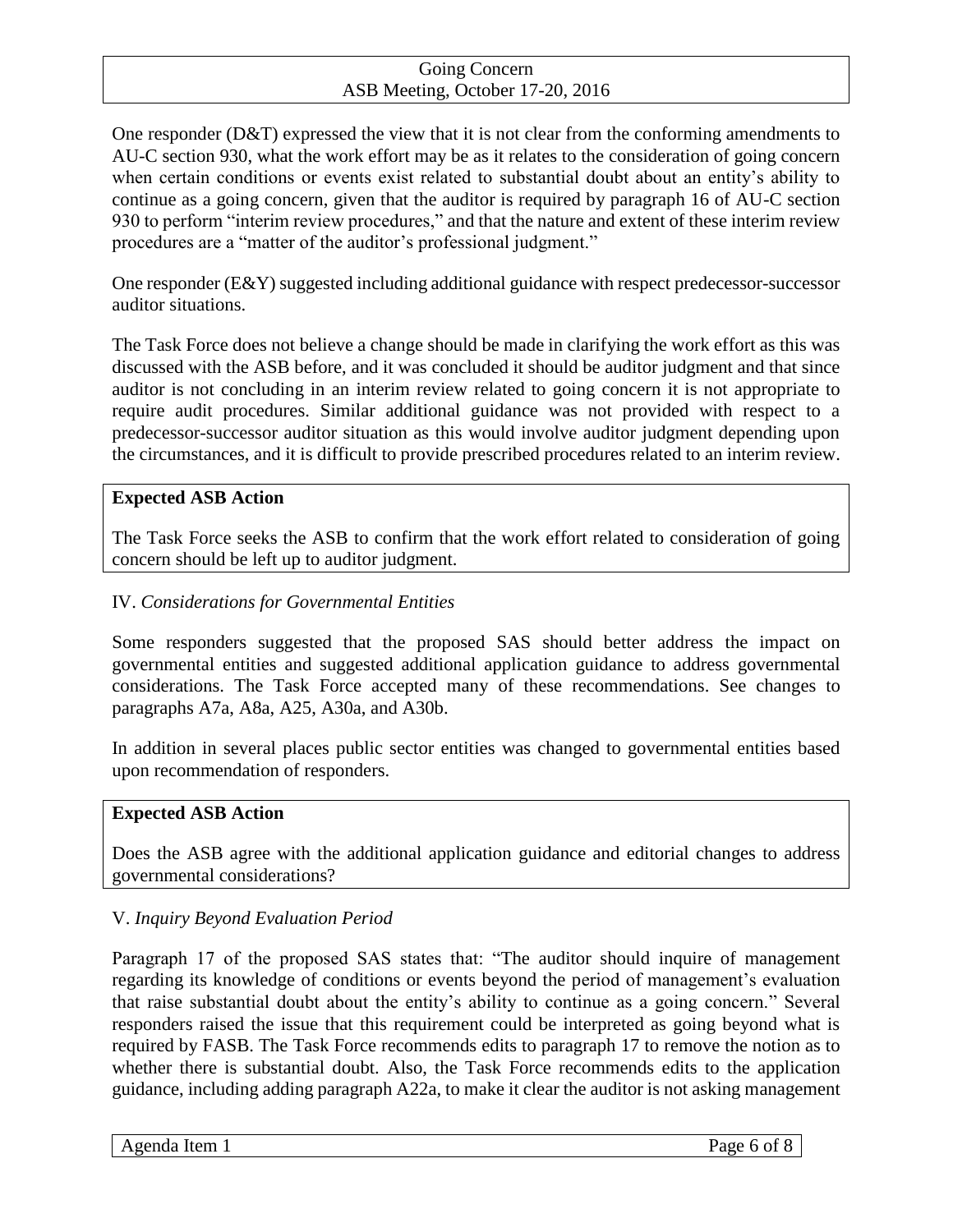to extend its evaluation and depending upon the financial reporting framework what is the responsibility of the auditor if conditions or events exists (i.e. is it part of the substantial doubt evaluation or consideration of other disclosures).

## **Expected ASB Action**

Does the ASB agree with the changes in paragraph 17 and the application guidance?

## *VI. Third-Party Confirmations*

One responder (GT) suggested elevating paragraph A27 of the Proposed SAS which provides application guidance to situations in which management's assumptions include continued support by third parties (for example, subordination of loans, additional funding or guarantees) to a requirement. The Task Force considered this comment and concluded that this circumstance would also be valid if such support originated from an owner-manager, however the form of audit evidence in this case may be in the form of a written confirmation from the owner-manager or a management representation.

The Task Force also discussed the implications for the auditor in the event that the requested written confirmation (or representation) is not received. Does this automatically result in the auditor's conclusion that there is substantial doubt about the entity's ability to continue as a going concern? Or, if the written confirmation is not received, can this be overcome by performing other procedures? The Task Force concluded that if the written confirmation (or representation) is essential to arrive at the conclusion whether there is substantial doubt and the written confirmation is not received, then the auditor would conclude that there is substantial doubt and a going concern emphasis-of-matter paragraph would be necessary. If the written confirmation (or representation) is not essential, then it is based upon auditor judgment based upon the totality of the audit evidence of whether there is substantial doubt if the written confirmation (or representation) is not received.

The Task Force accepted the recommendation to elevate paragraph A27 to a new requirement, but the task force also recommends application material to 1) provide guidance when the written confirmation is essential in arriving at the conclusion whether there is substantial doubt, 2) provide guidance when the written confirmation is not considered essential to arrive at the conclusion whether there is substantial doubt, 3) clarify the written confirmation relates to the willingness of support but not necessarily the ability to support, and 4) provide illustrative language in the application material of a letter of support.

#### **Expected ASB Action**

Does the ASB agree with elevating paragraph A27 to a requirement and the relevant application guidance?

#### **Items Presented**

Agenda Item 1 – Issues Paper